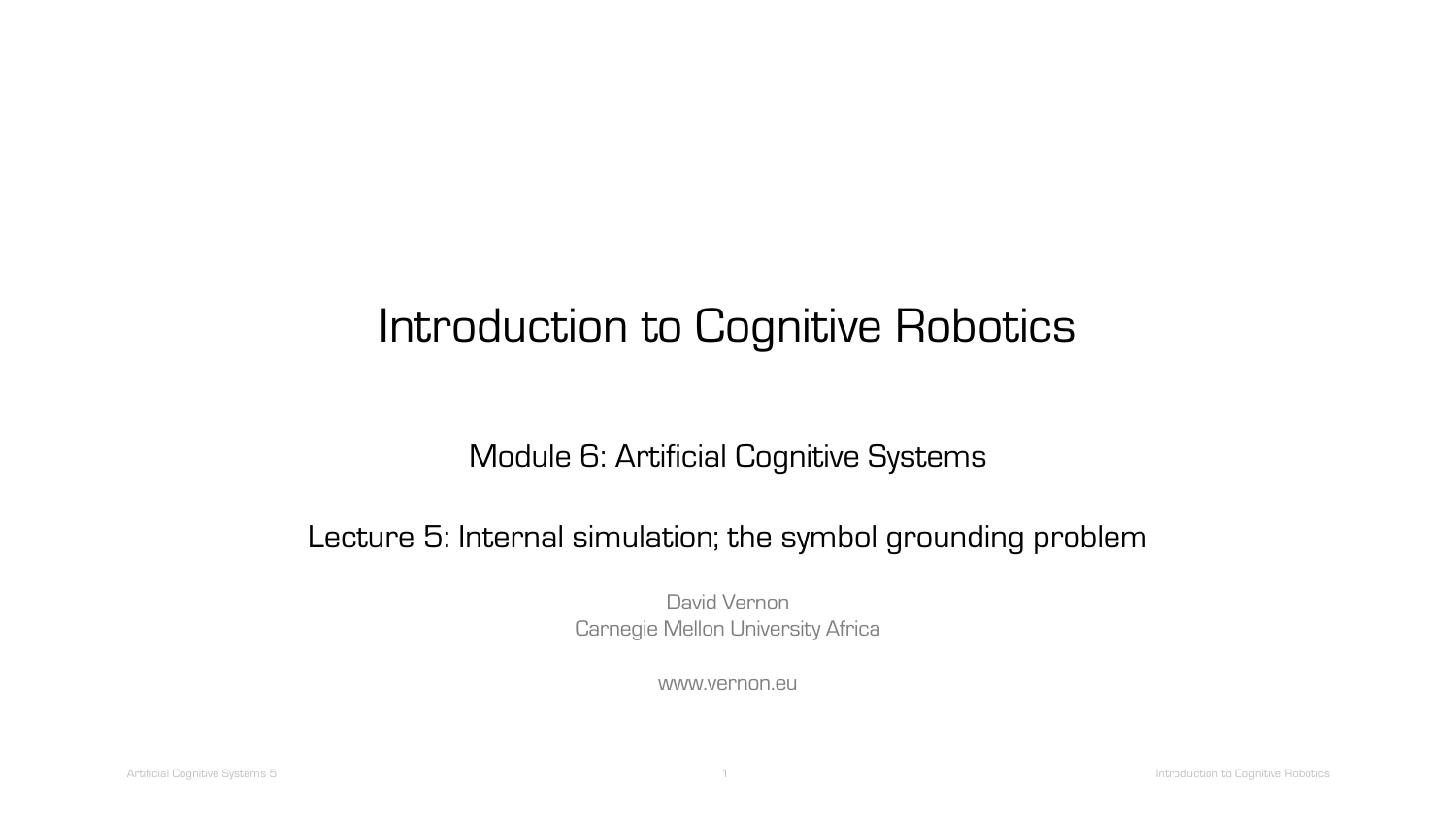# Self-Projection, Prospection, & Internal Simulation

- Episodic memory is not an exact and perfect record of experience
- It captures the essence of an event and is open to re-combination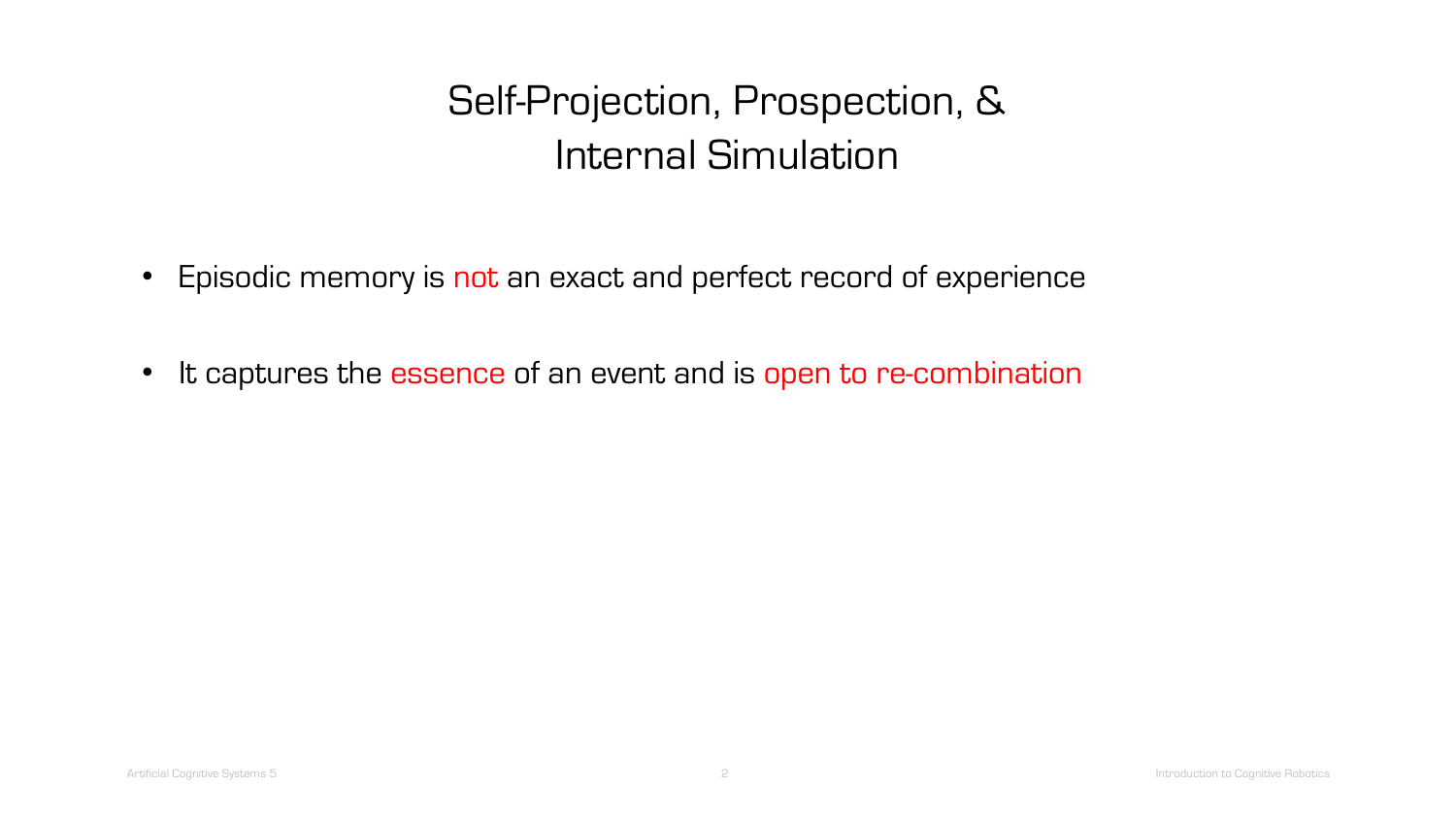# Self-Projection, Prospection, & Internal Simulation

- When humans imagine the future
	- They anticipate an event
	- They anticipate how they feel about that event
- Knowing how you feel about something is a very good way of telling whether or not that event is safe or dangerous
- We call these the **hedonic** consequences of the event
- Pre-experience of prospection also involves **pre-feeling**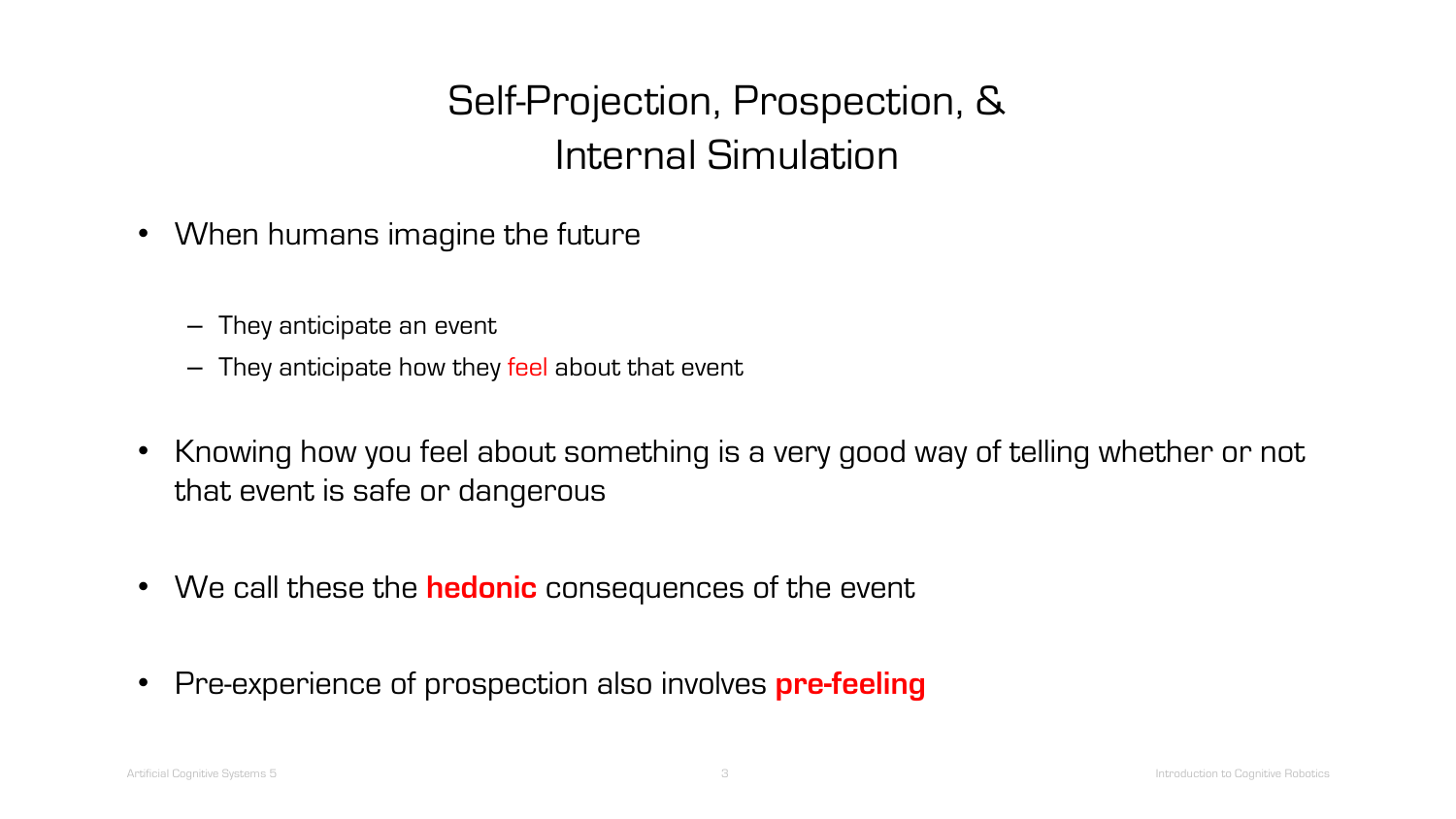• So far, internal simulation considered entirely in terms of memory-based self-projection

Using re-assembled combinations of episodic memory to

- Pre-experience possible futures
- Re-experience (and possibly adjust past experiences)
- Project ourselves into the experiences of others
- However, action plays a significant role in our perceptions so does action play a role in internal simulation?

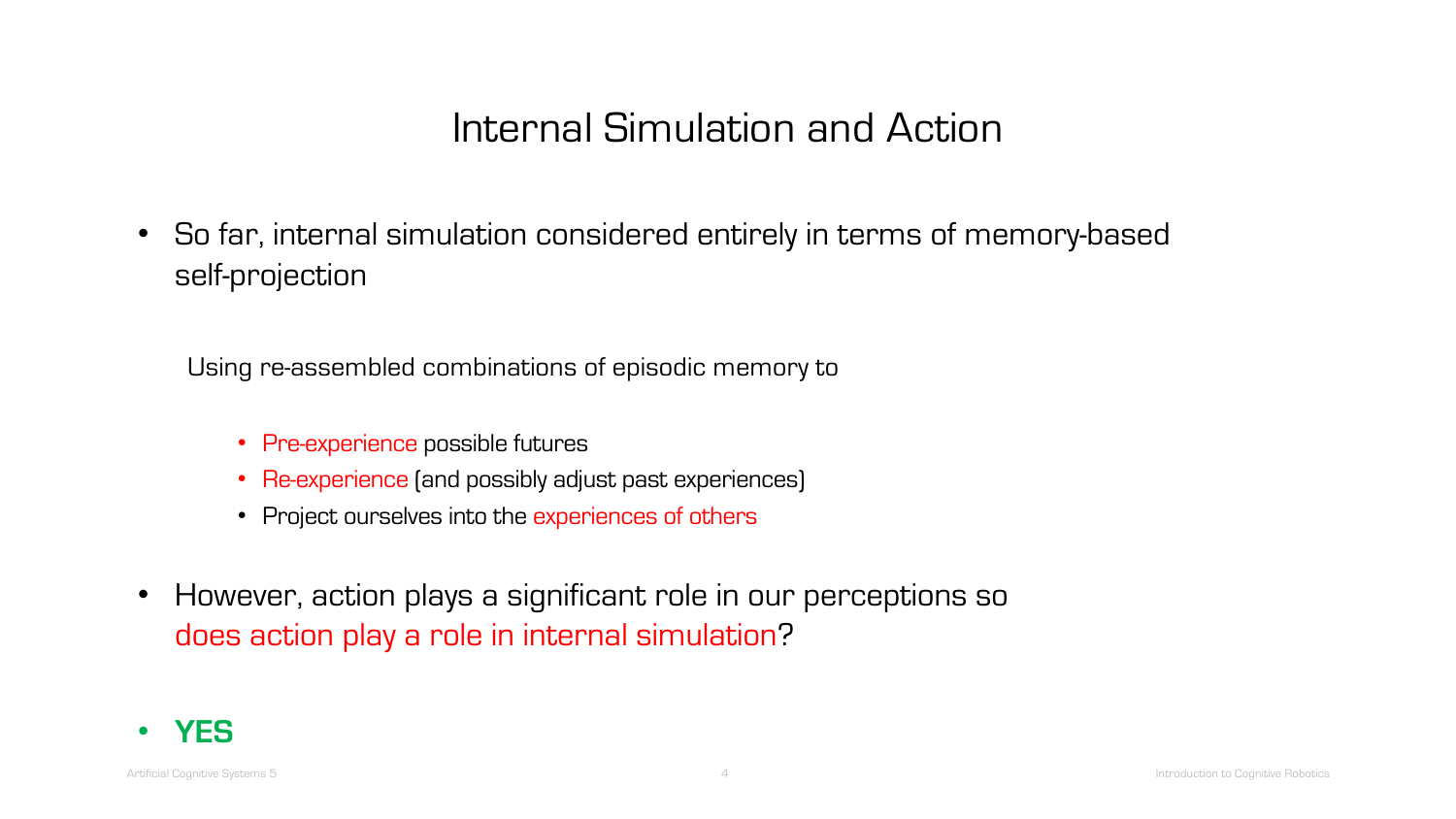- Internal simulation
	- extends beyond episodic memory
	- includes simulated interaction, particularly embodied interaction
- Terms
	- Simulation
	- Internal simulation
	- Mental simulation
	- Emulation
		- approach tries to model the mechanism by which the simulation is produced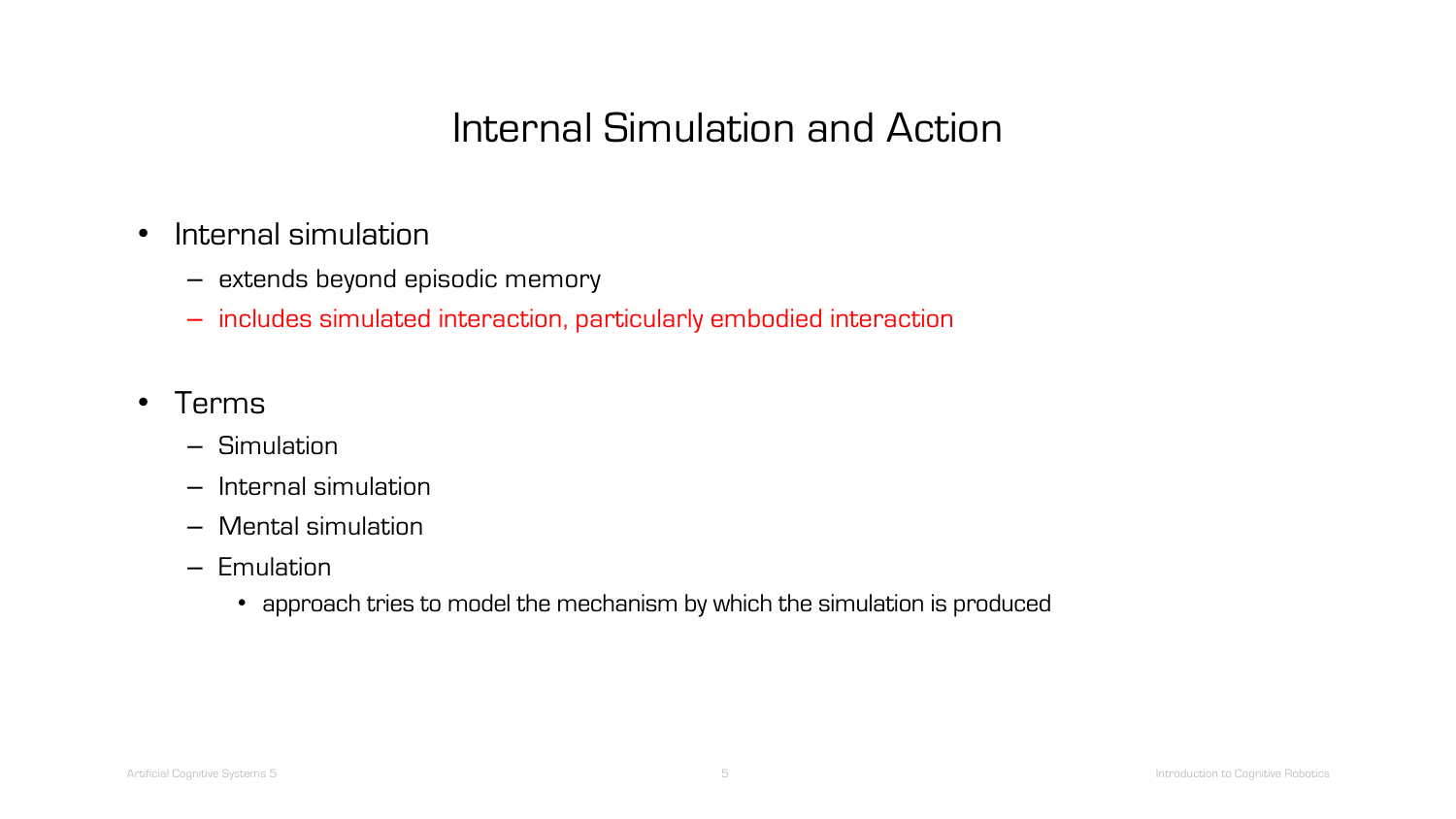- Several simulation theories, but perhaps the most influential is known as the **Simulation Hypothesis** [Hesslow 2002, Hesslow 2012]
- Three core assumptions
	- 1. The regions in the brain that are responsible for motor control can be activated **without**  causing bodily movement Covert action / covert behaviour
	- 2. Perceptions can be caused by internal brain activity and not just by external stimuli

Simulation of perceptions

3. The brain has associative mechanisms that allow motor behaviour or perceptual activity to evoke other perceptual activity

Simulated actions elicit perceptions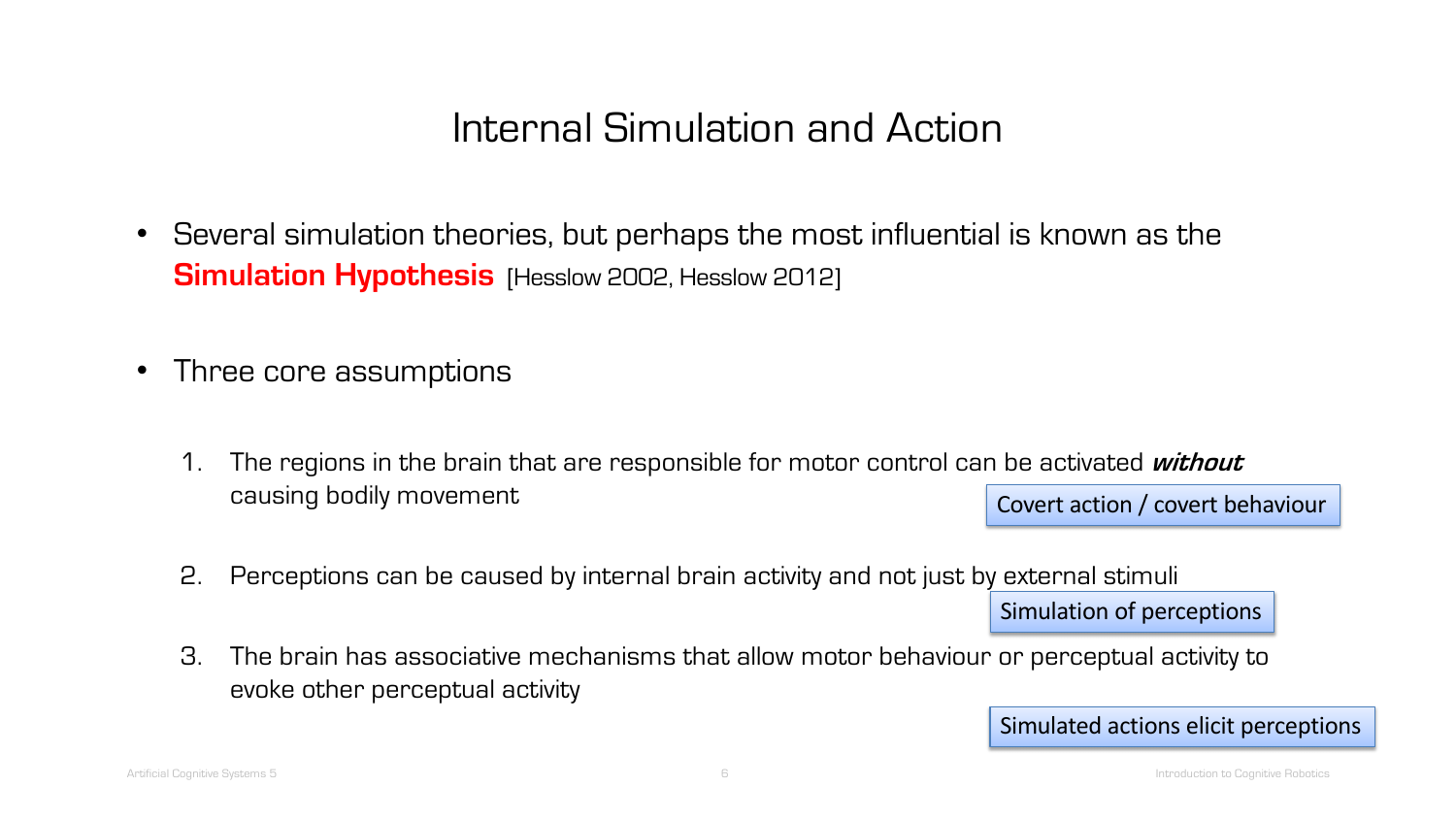

No internal simulation

#### **Internal Simulation Hypothesis**

[Hesslow 2002, 2012]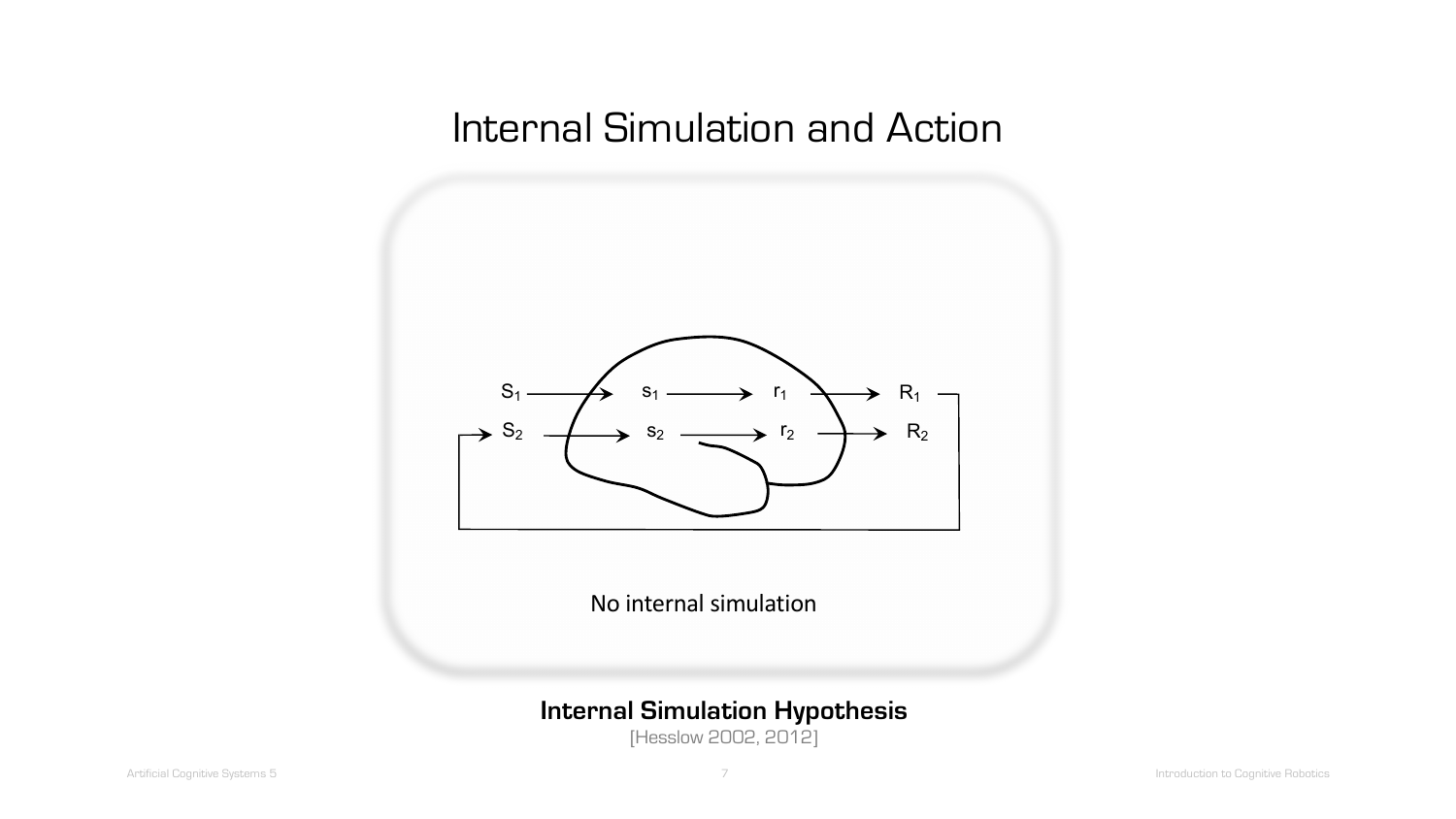

A motor response to an input stimulus causes the internal simulation of an associated perception …

#### **Internal Simulation Hypothesis**

[Hesslow 2002, 2012]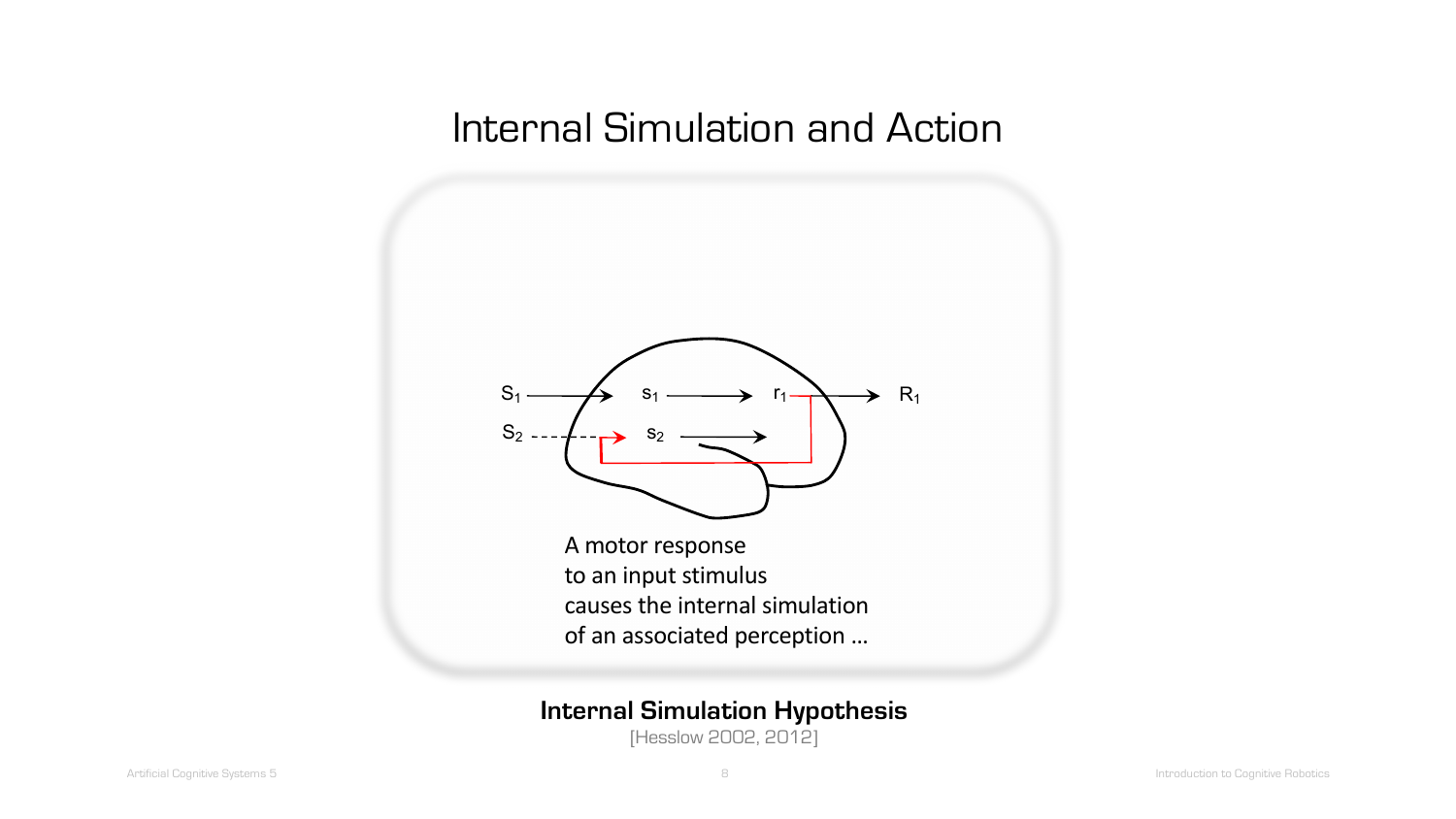

This elicits a covert action which in turn elicits a simulated perception and a consequent covert action

#### **Internal Simulation Hypothesis**

[Hesslow 2002, 2012]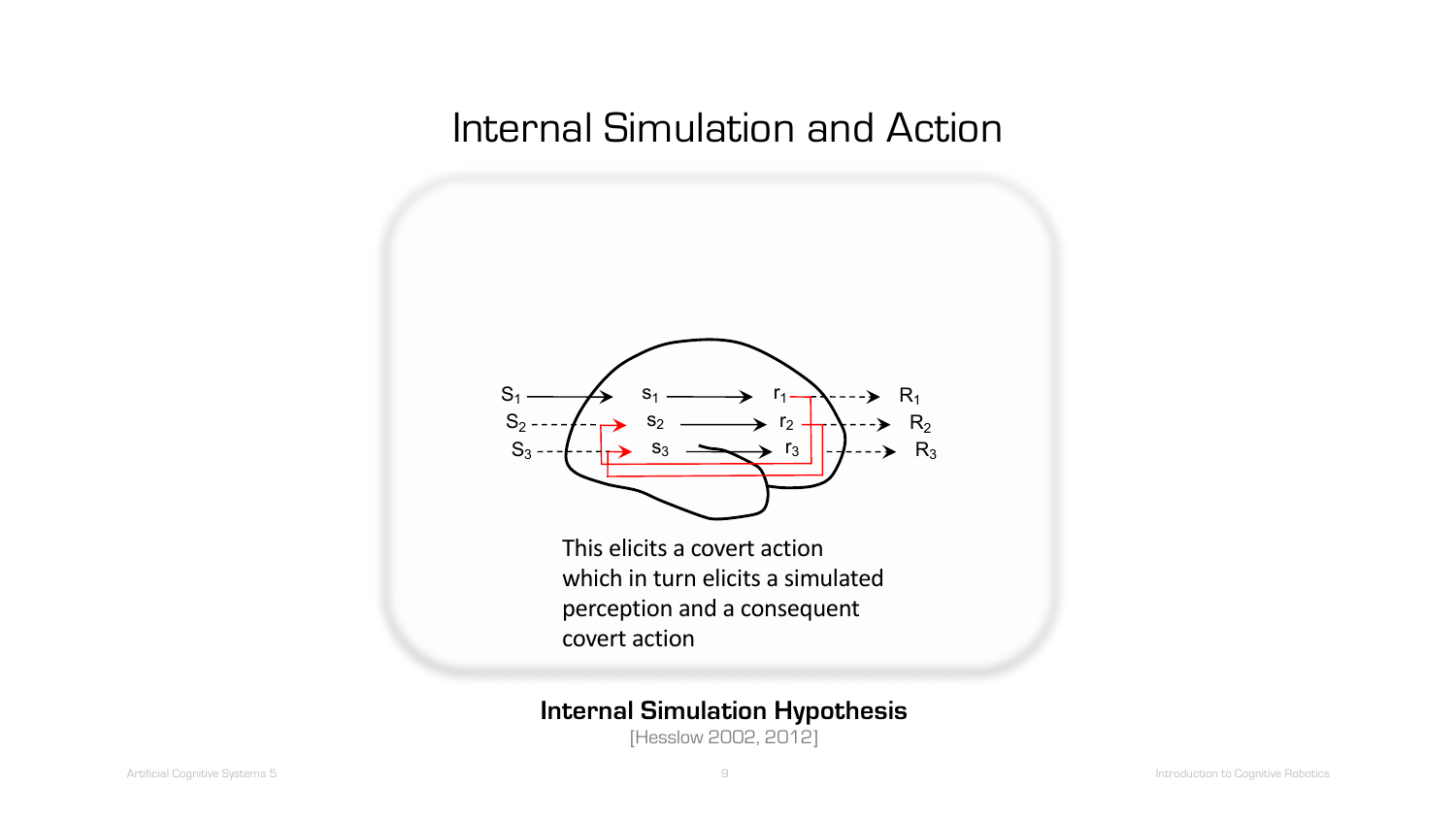HAMMER accomplishes internal simulation using forward and inverse models



- Acts as a predictor
- Takes as input the motor commands and simulates the perception that would arise if this motor command were to be executed

#### **(just as the simulation hypothesis envisages)**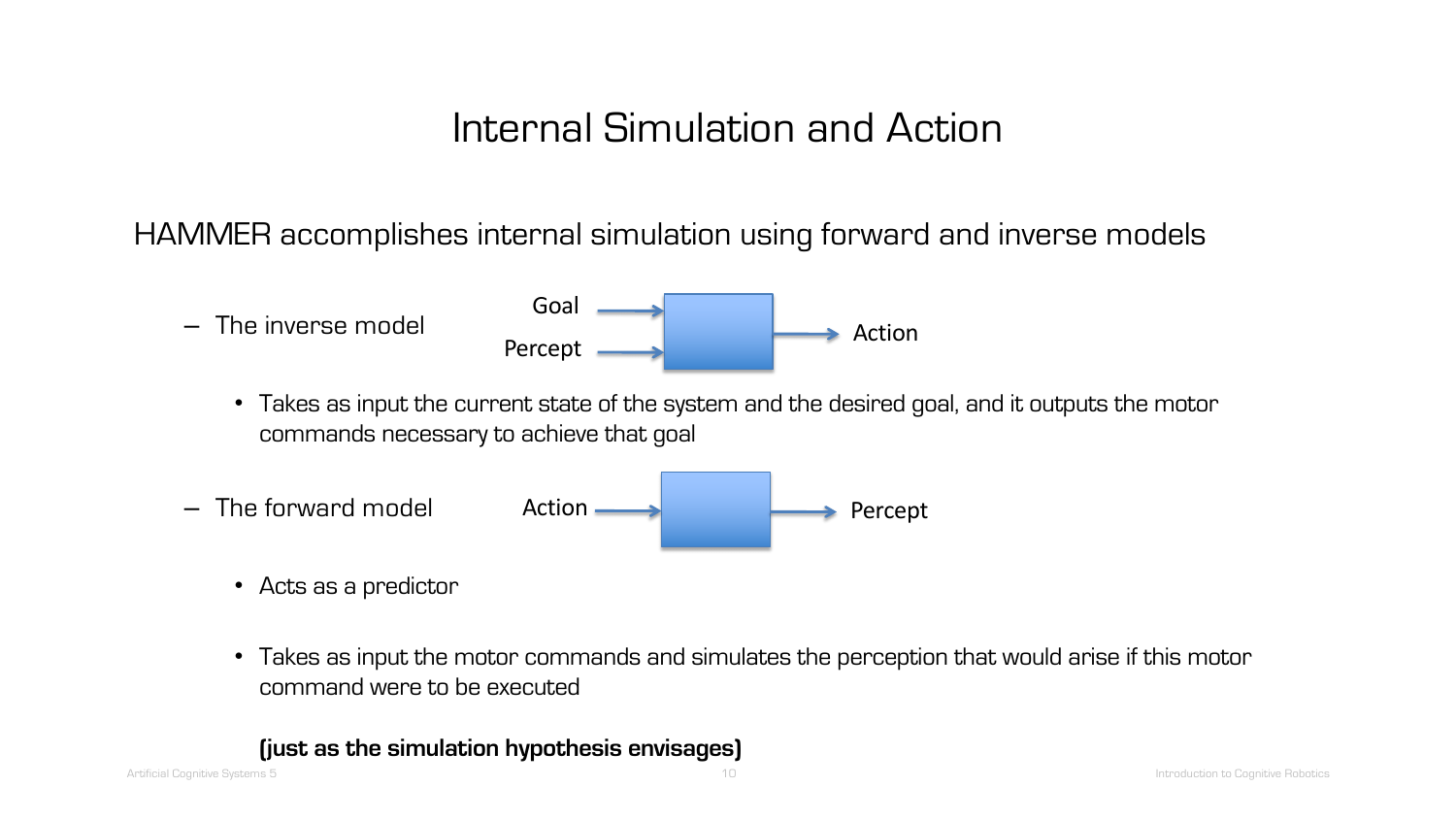

Y. Demiris and B. Khadhouri. Hierarchical attentive multiple models for execution and recognition (HAMMER). Robotics and Autonomous Systems, 54:361– 369, 2006.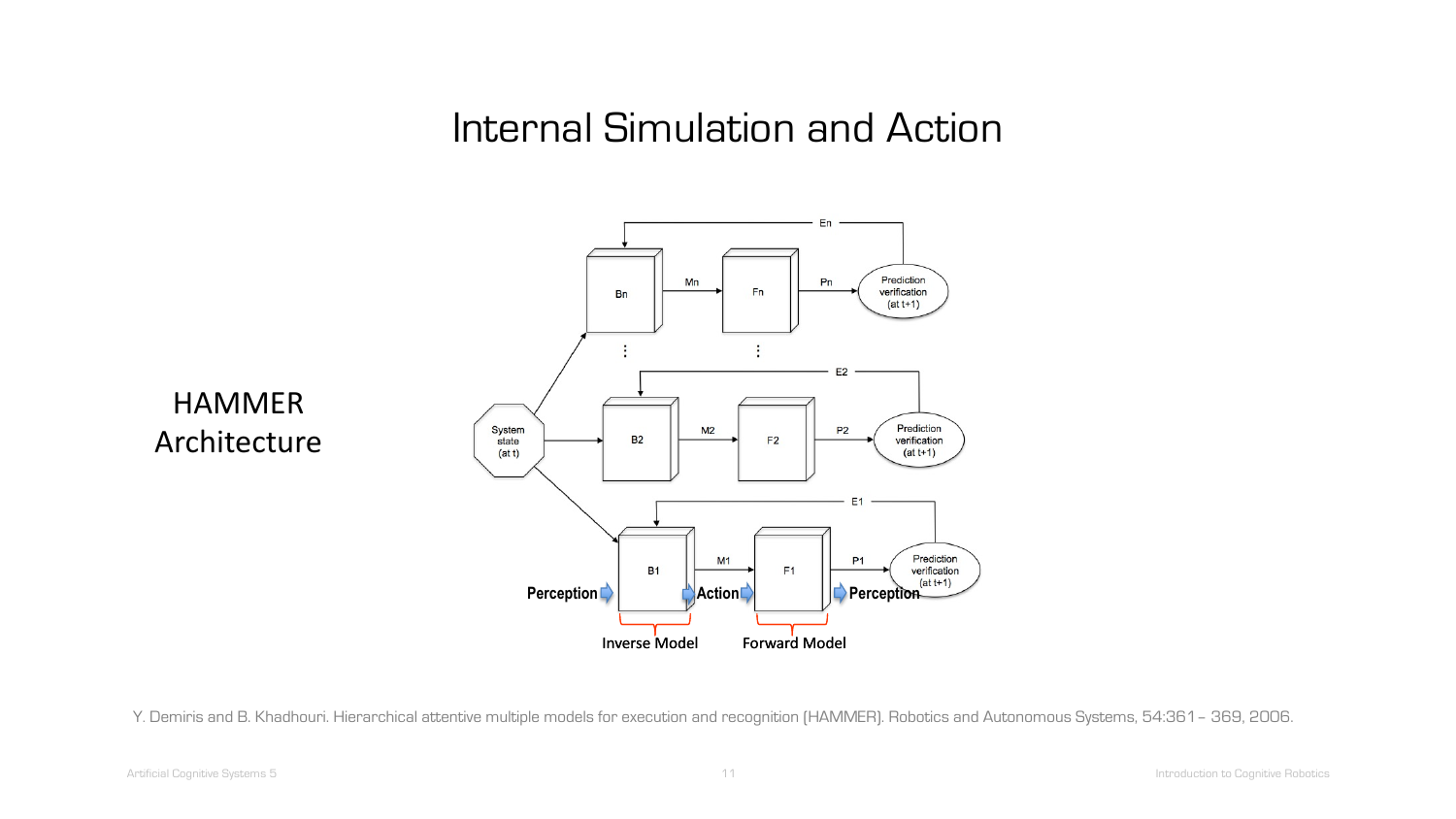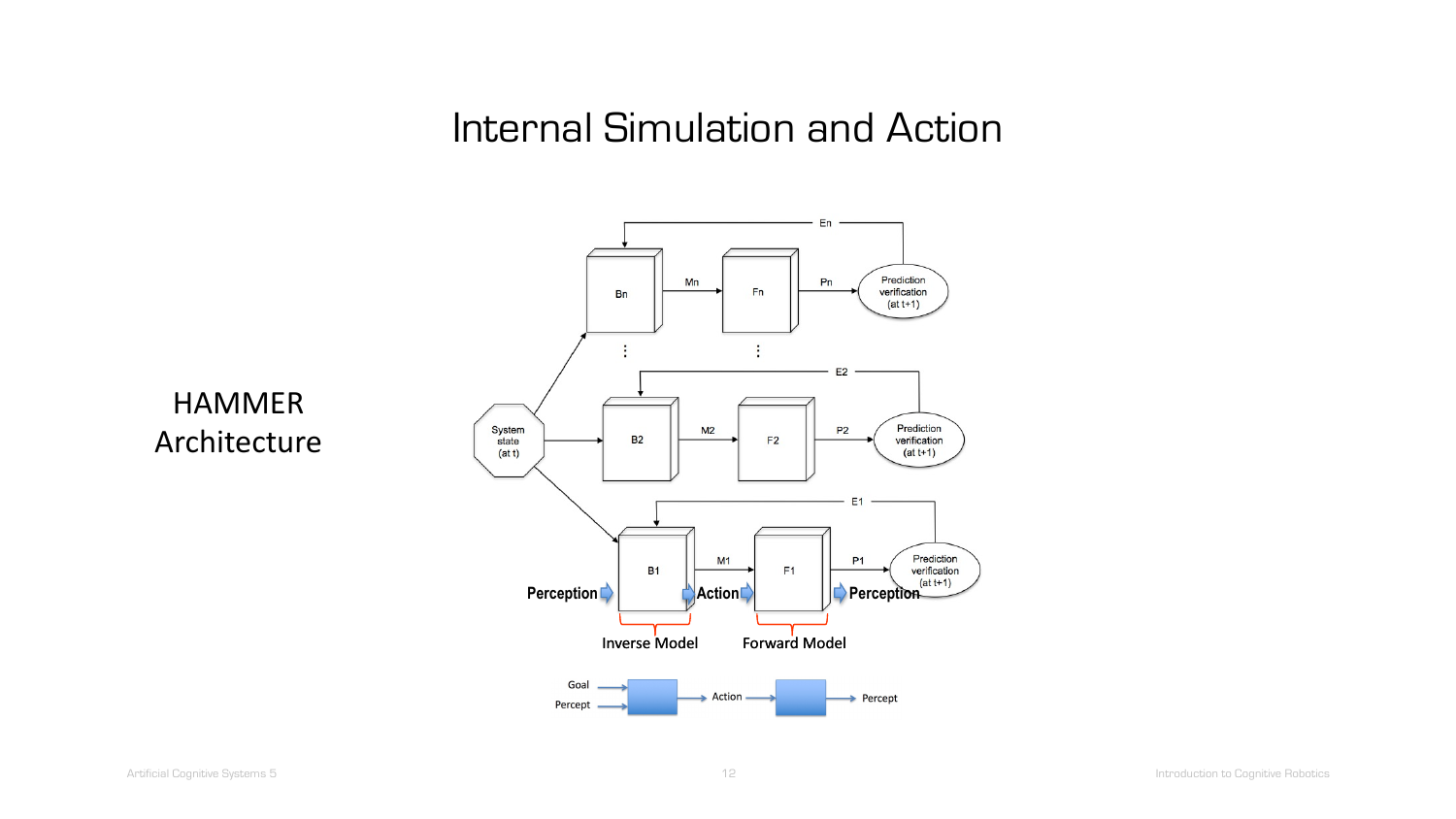

.<br>Y. Demiris and B. Khadhouri. Hierarchical attentive multiple models for execution and recognition (HAMMER). Robotics and Autonomous Systems, 54:361– 369, 2006.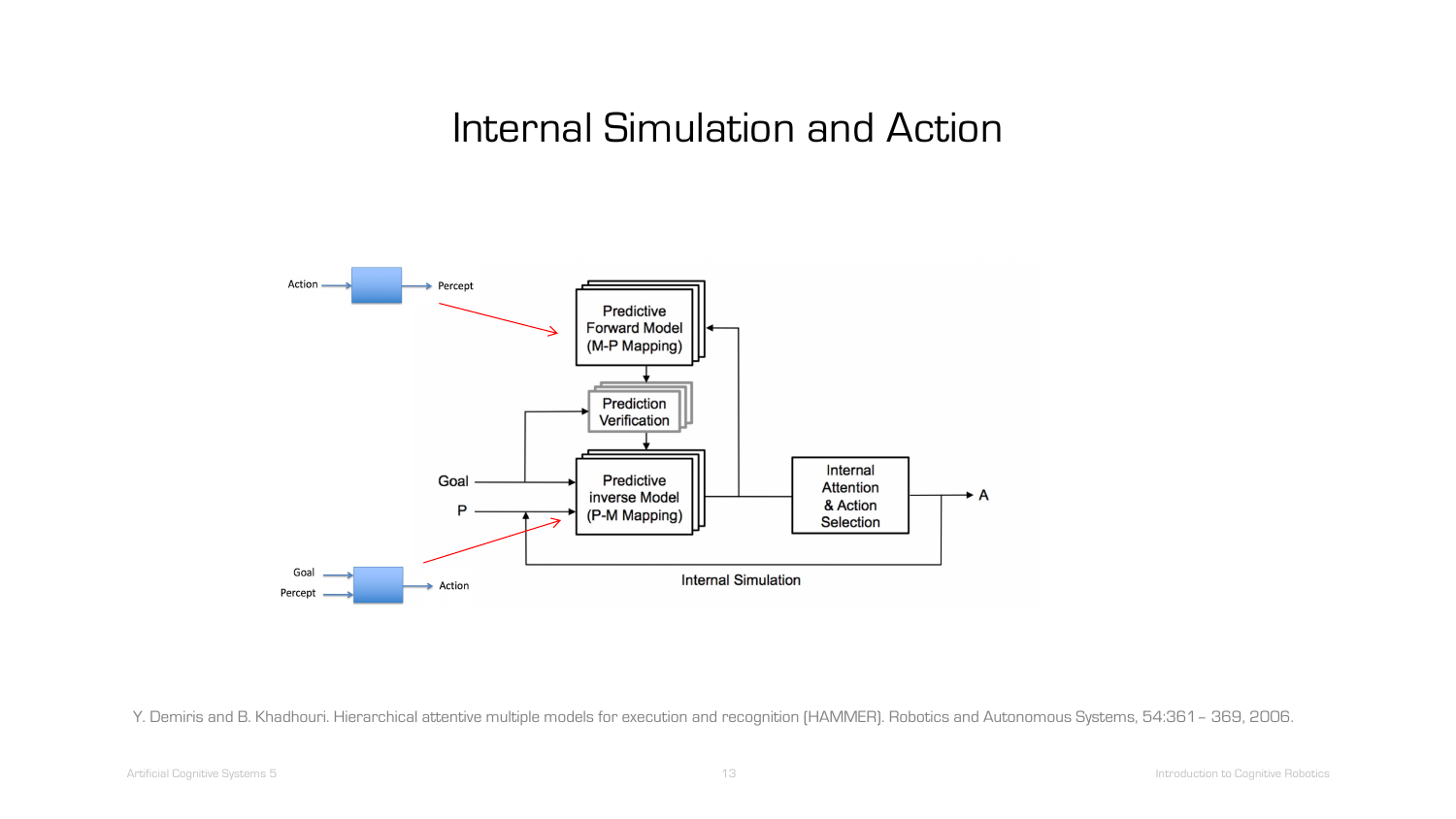

.<br>Y. Demiris and B. Khadhouri. Hierarchical attentive multiple models for execution and recognition (HAMMER). Robotics and Autonomous Systems, 54:361– 369, 2006.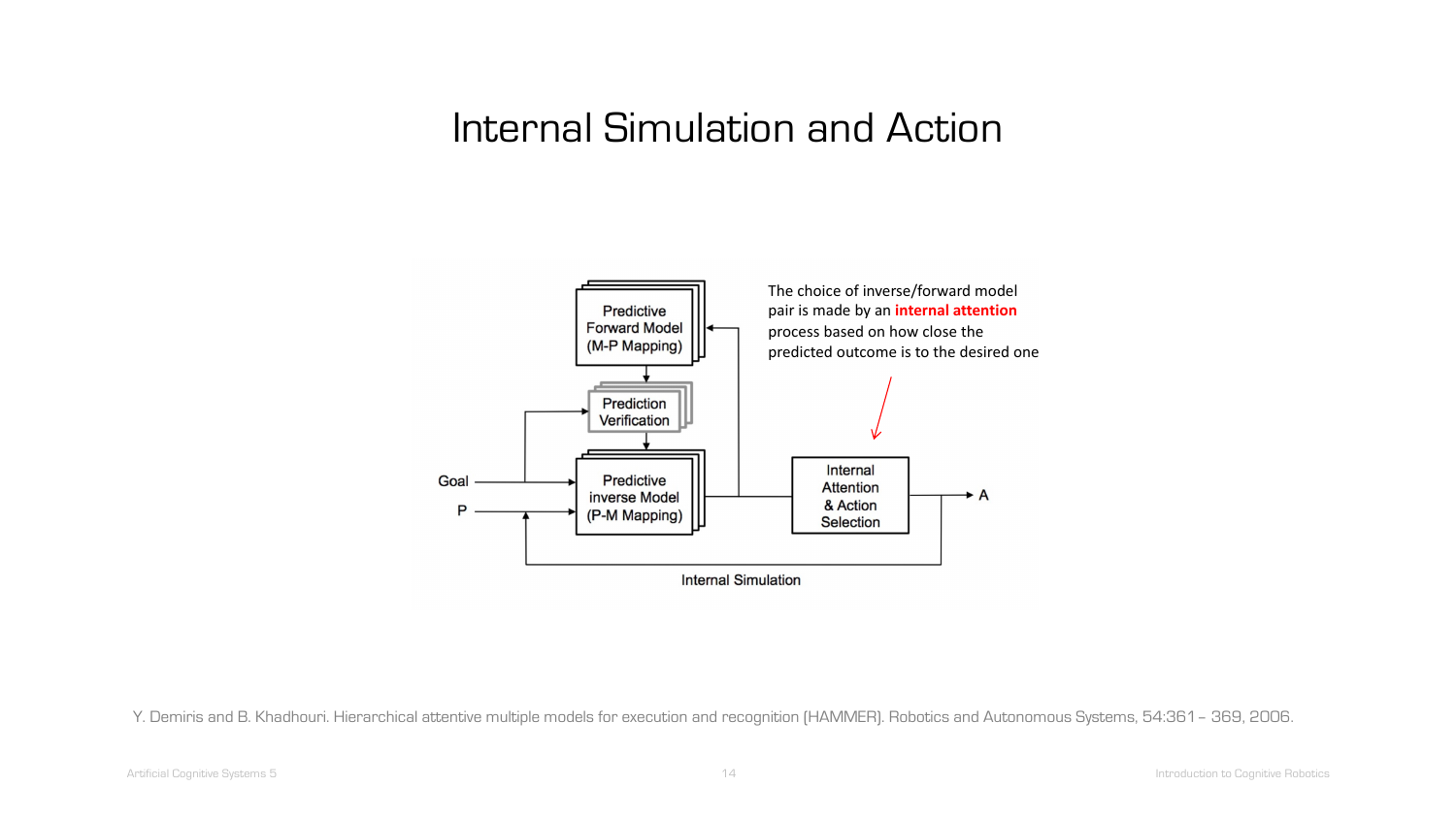

D. Wolpert, R. C. Miall, and M. Kawato. Internal models in the cerebellum. Trends in Cognitive Sciences, 2(9):338–347, 1998.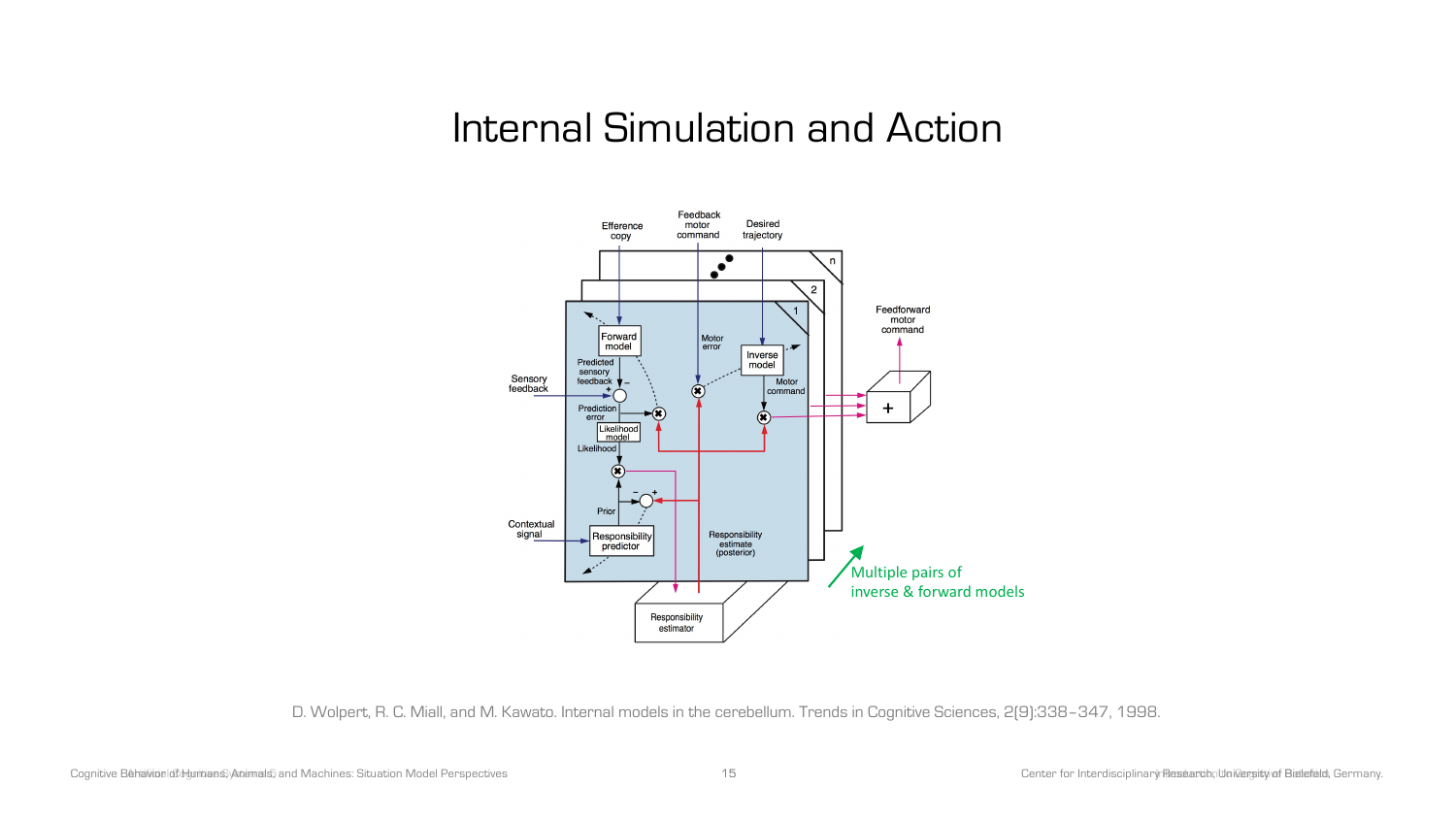- HAMMER provides for the hierarchical composition of primitive actions into more complex sequences
- It has been implemented both in robot simulations and on physical robotic platforms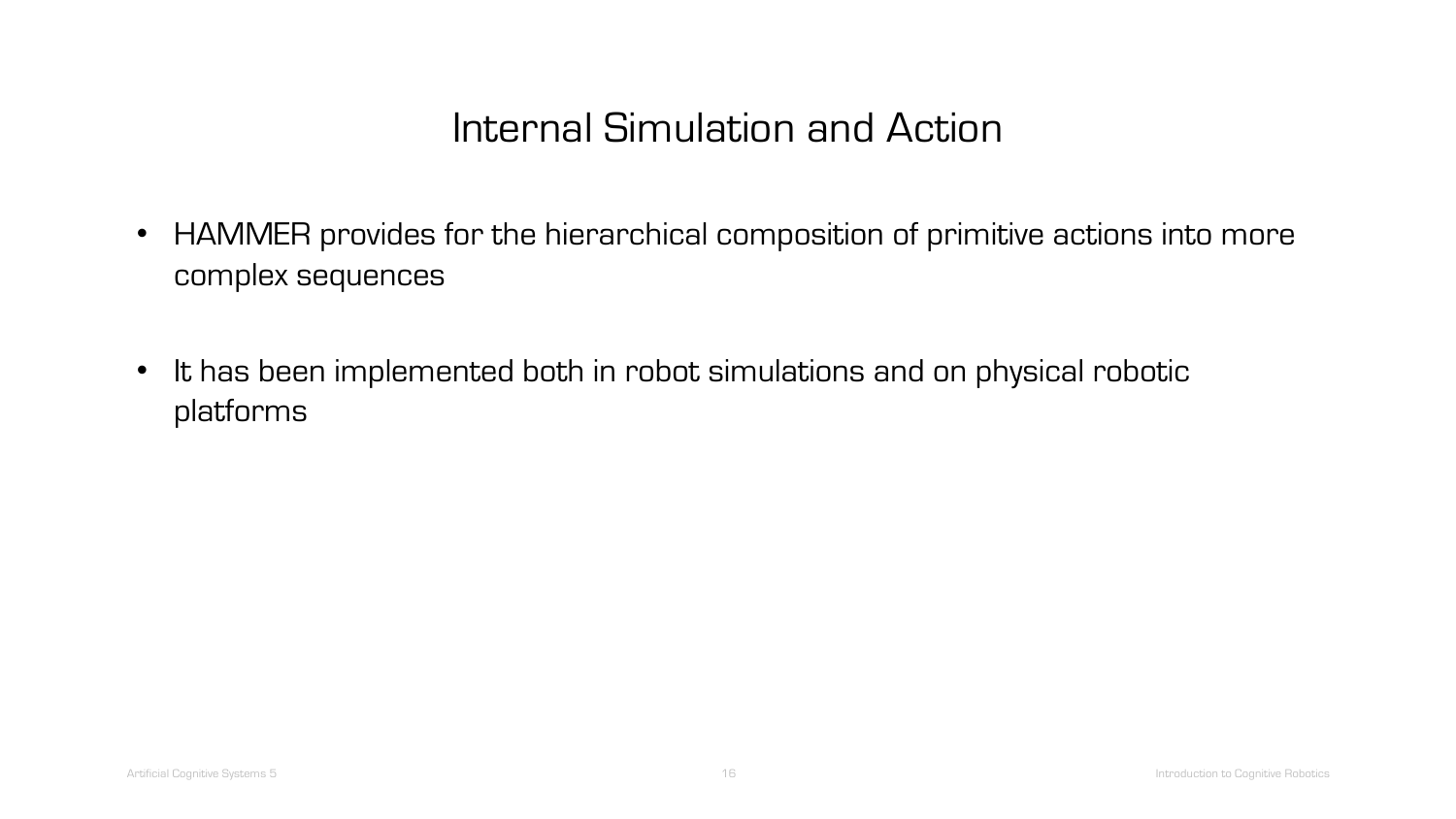- HAMMER goes beyond the scope of episodic memory in effecting internal simulation by invoking actions and behaviours
- The sensorimotor associations involved in internal simulations, for forward and inverse models, requires both **episodic memory** and **procedural memory**
- **Episodic memory** is needed for **visual imagery**, including proprioceptive imagery
- **Procedural memory** is needed **for motor imagery**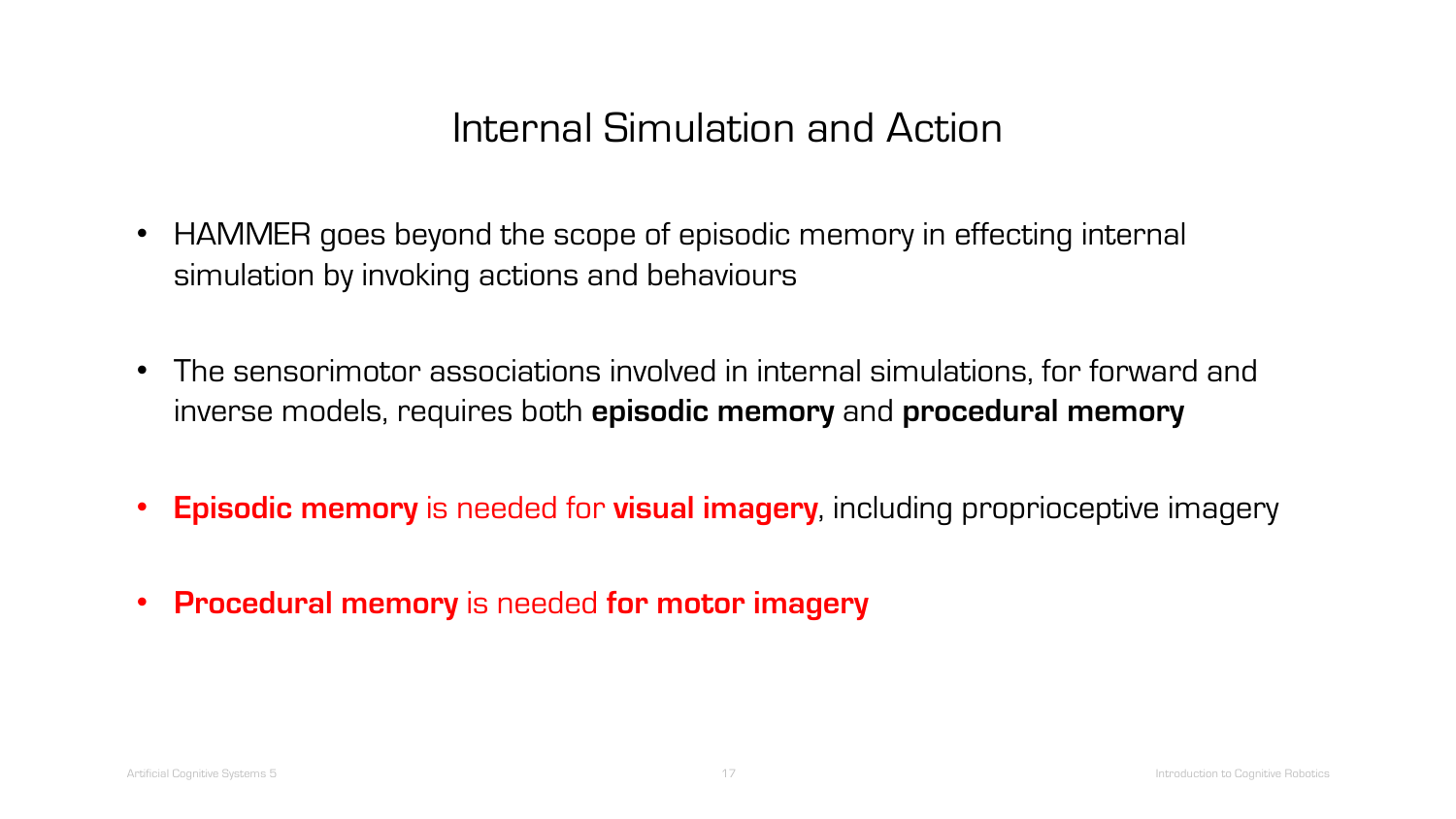- Assuming a cognitive system has some form of symbolic representation of the world around it
	- i.e. some set of tokens that denote objects in the agent's world
- **How does the representation, i.e. the symbols, acquire meaning?**

**How do purely symbolic representations acquire semantic content?** 

• These apparently innocent questions are made difficult by the fact that (physical) symbol systems are governed by purely syntactic processes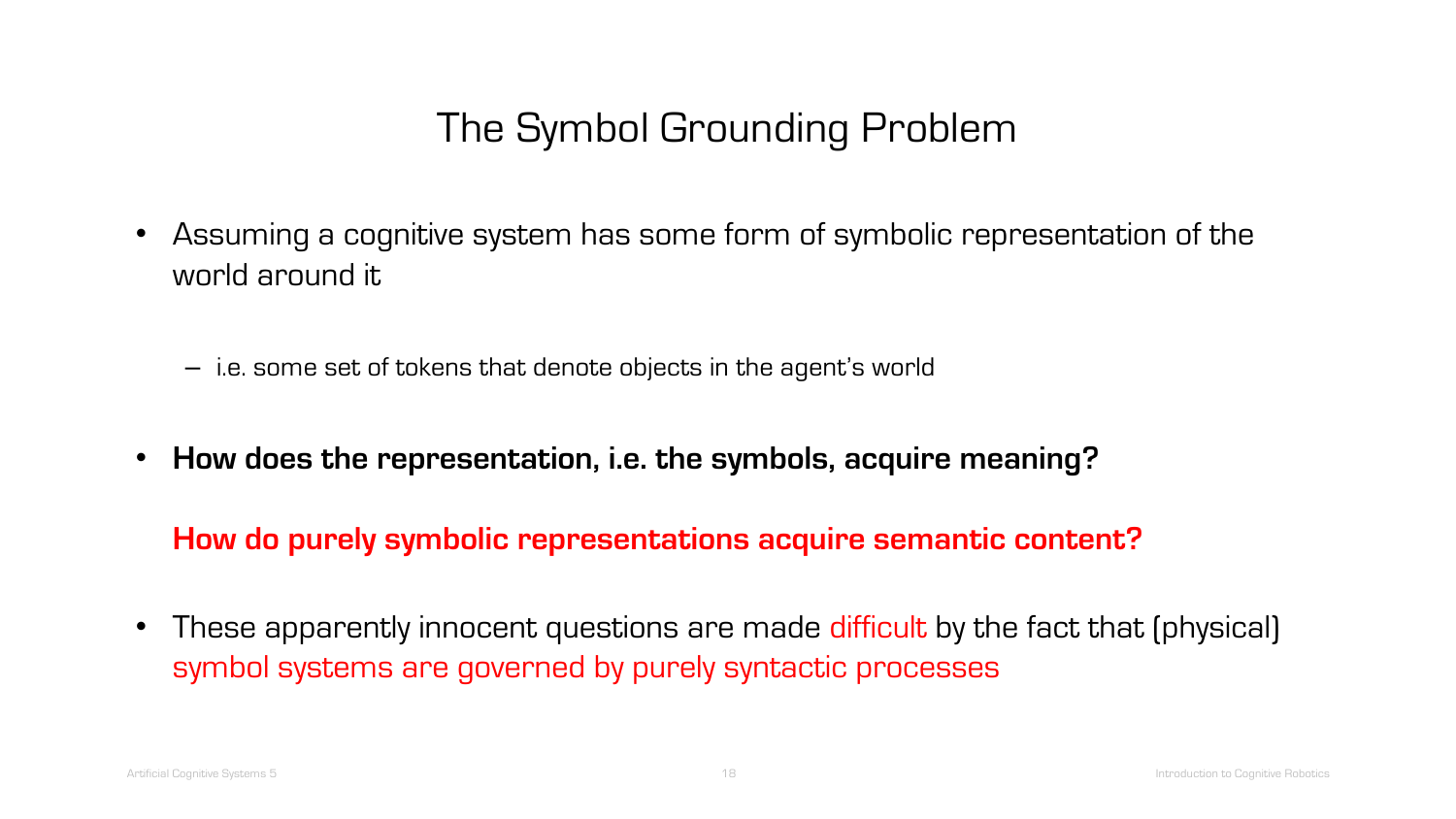- Physical symbol systems
	- Atomic symbols
	- Strings of symbols
	- Symbol-based rules that define the manipulation and recombination of symbols and strings of symbols
- Defined in terms that make no reference to what these symbols mean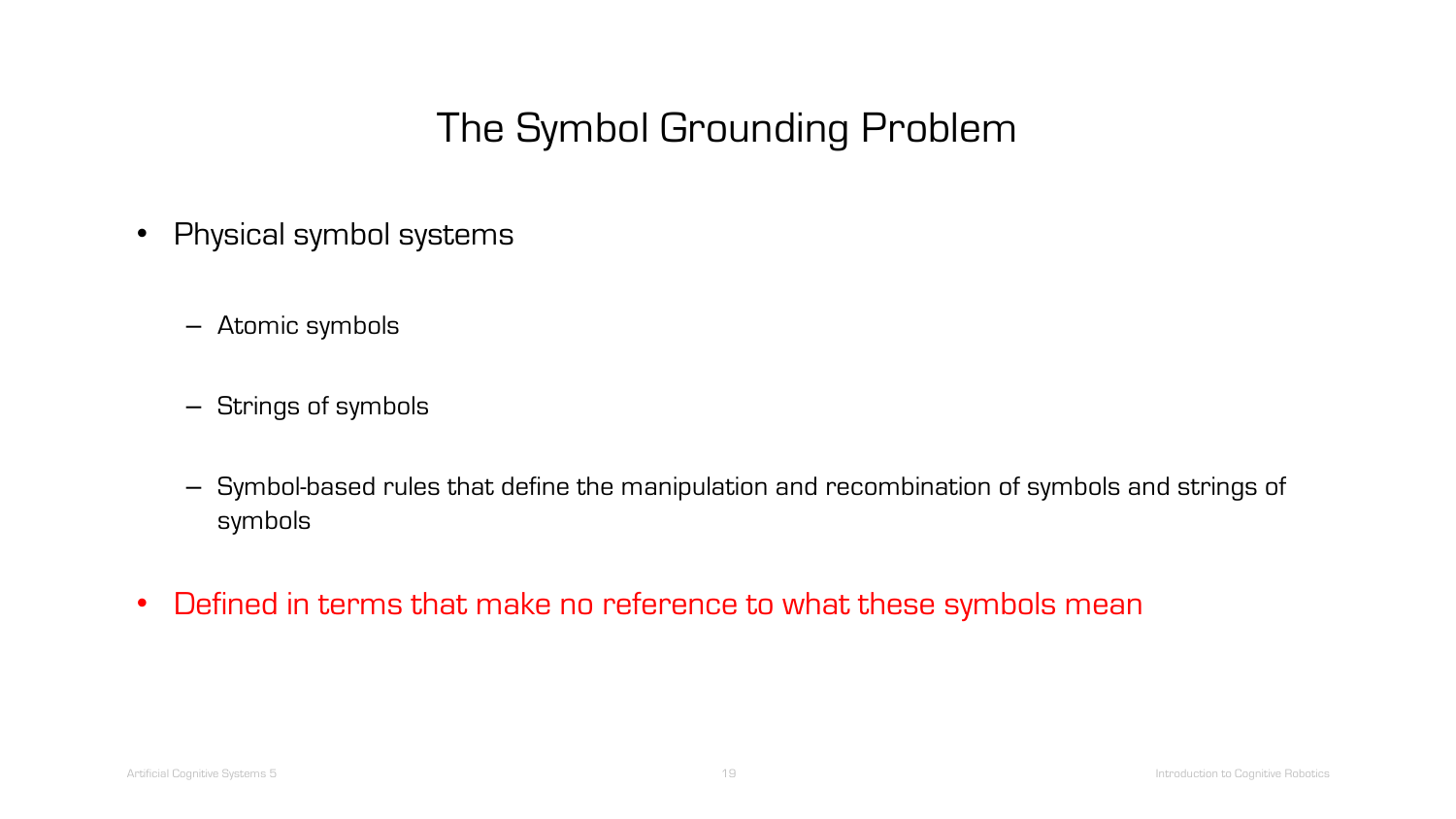- But they are all "semantically interpretable"
	- the syntax can be assigned a semantic meaning so that symbols and strings of symbols can represent objects, events, or concepts, and describe them or stand in for them
- The problem is how to assign this meaning
- This is the **symbol grounding problem** [Harnad 1990]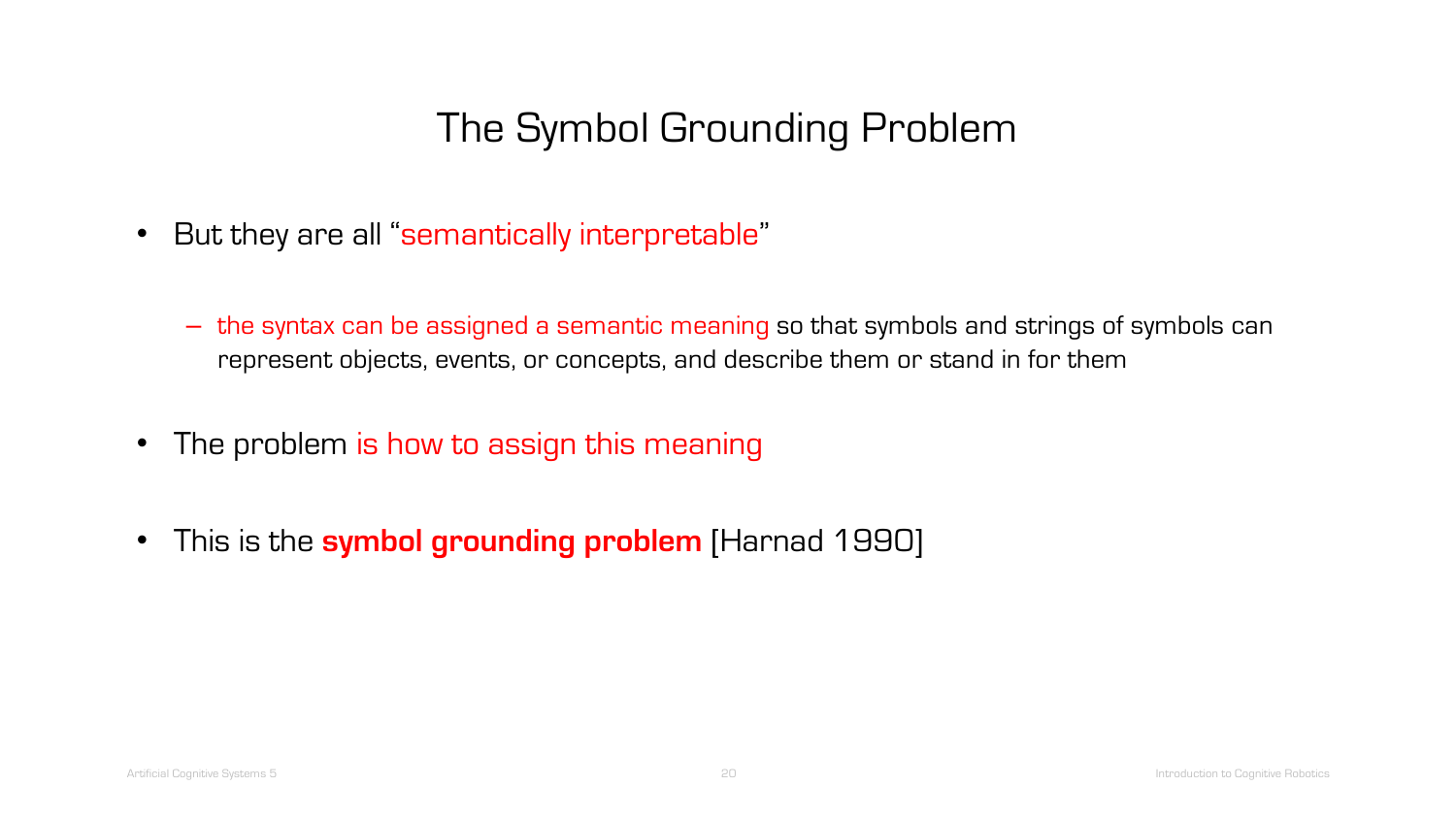- Symbolic representations have to be grounded bottom-up in non-symbolic representations of two kinds:
- **Iconic** representations
	- Derived directly from sensory data (e.g. visual imagery, motor imagery)
	- Allow you to discriminate between different objects
- **Categorical** representations
	- Based on the output of both learned and innate processes that detect invariant features of object & event categories from these sensory data (e.g. object affordances, repeated behaviours ... food is nice; dogs bite)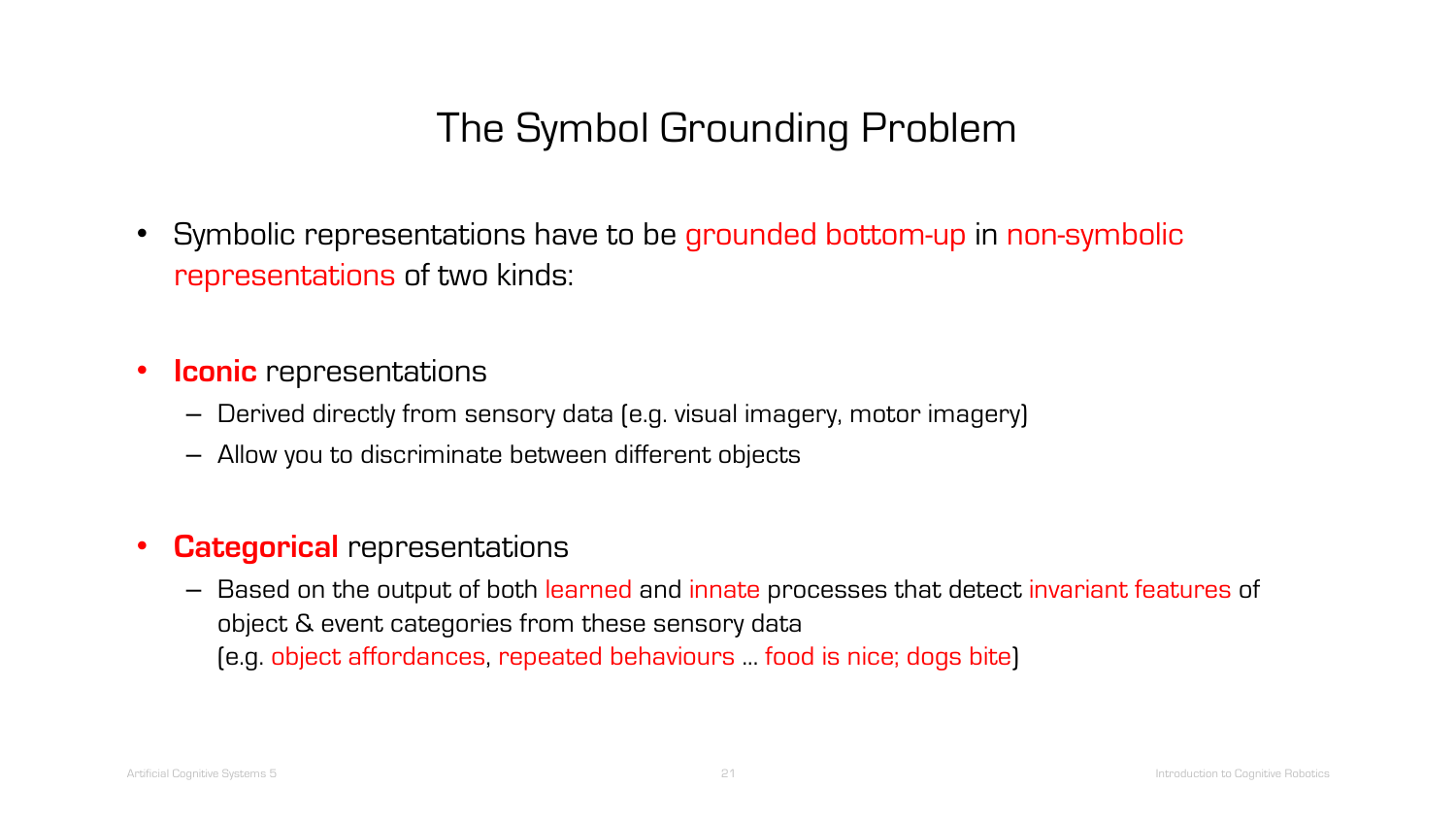- Higher-order symbolic representations can then be derived from these elementary symbols
- Both types of representation are non-symbolic
- **A non-symbolic process is required to learn the invariances and thereby form the categories**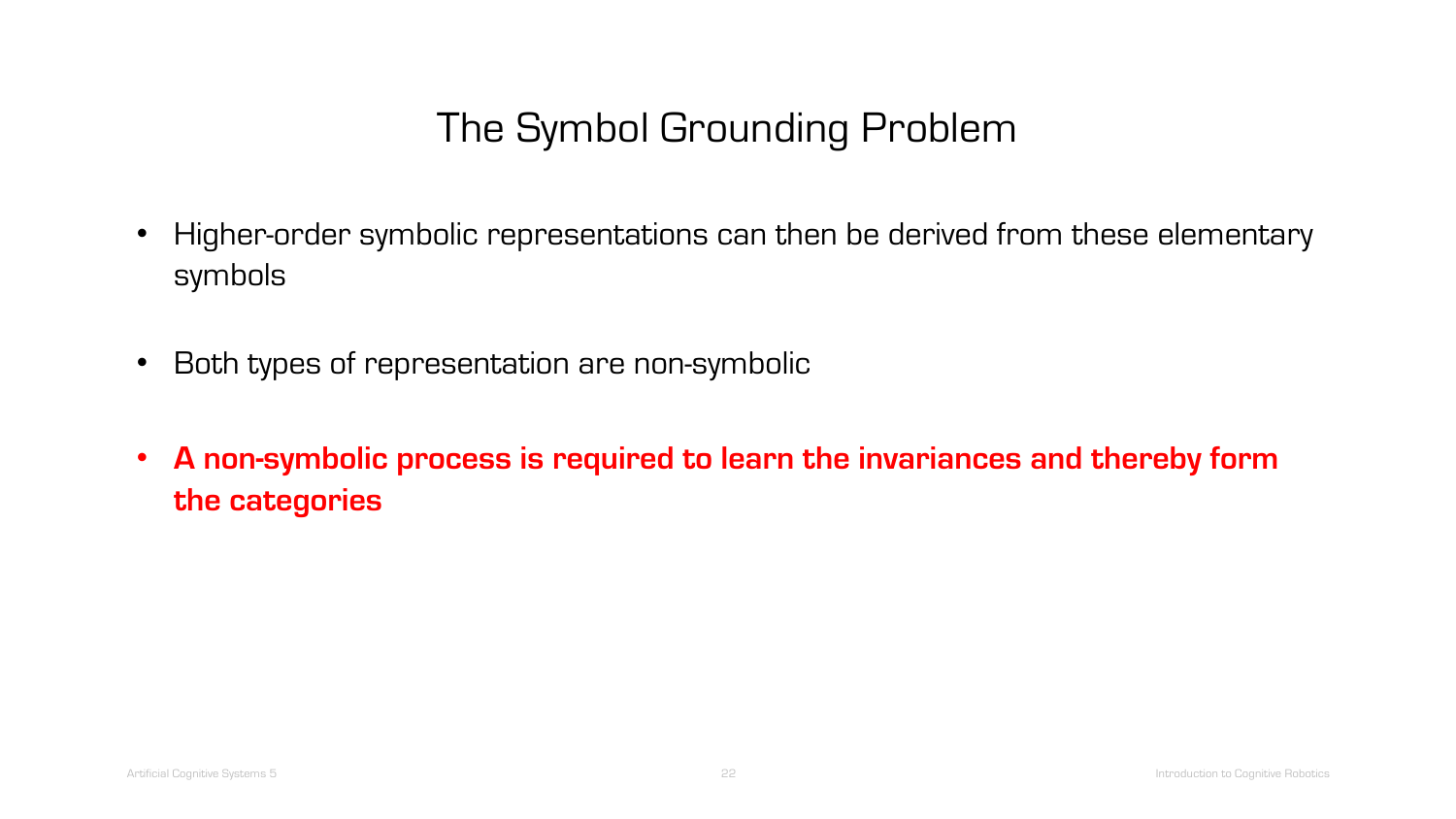- Usually, we use some form of connectionist approach
	- Create the mapping
	- Form the categorical representation
- As a consequence, according to this argument, a grounded symbol system is a **hybrid system**: a combination of symbolic and emergent approaches (h not H)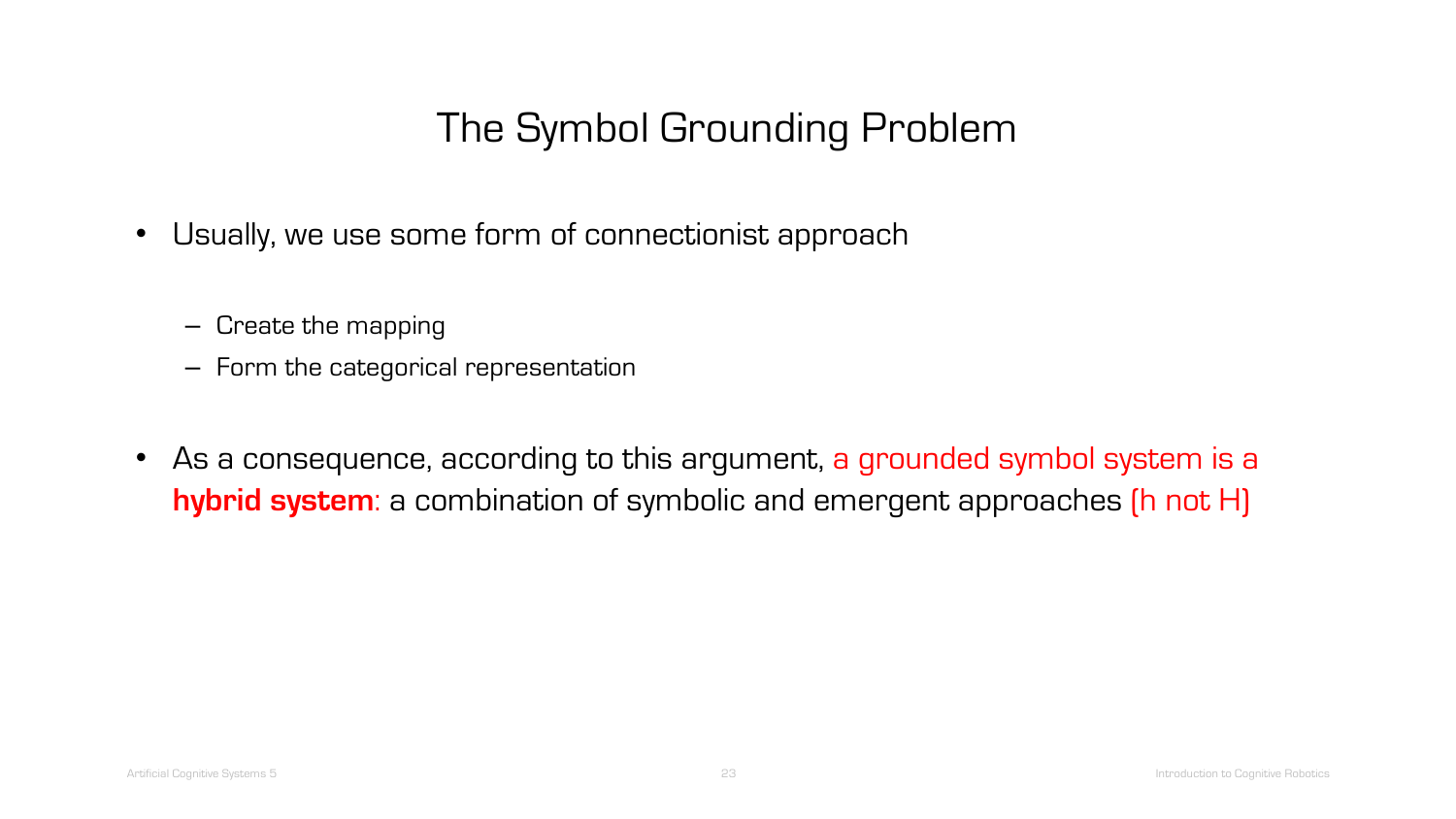- A restricted form is the **symbol anchoring problem** [Coradeschi and Saffiotti 2003]
- Concerned only with artificial systems